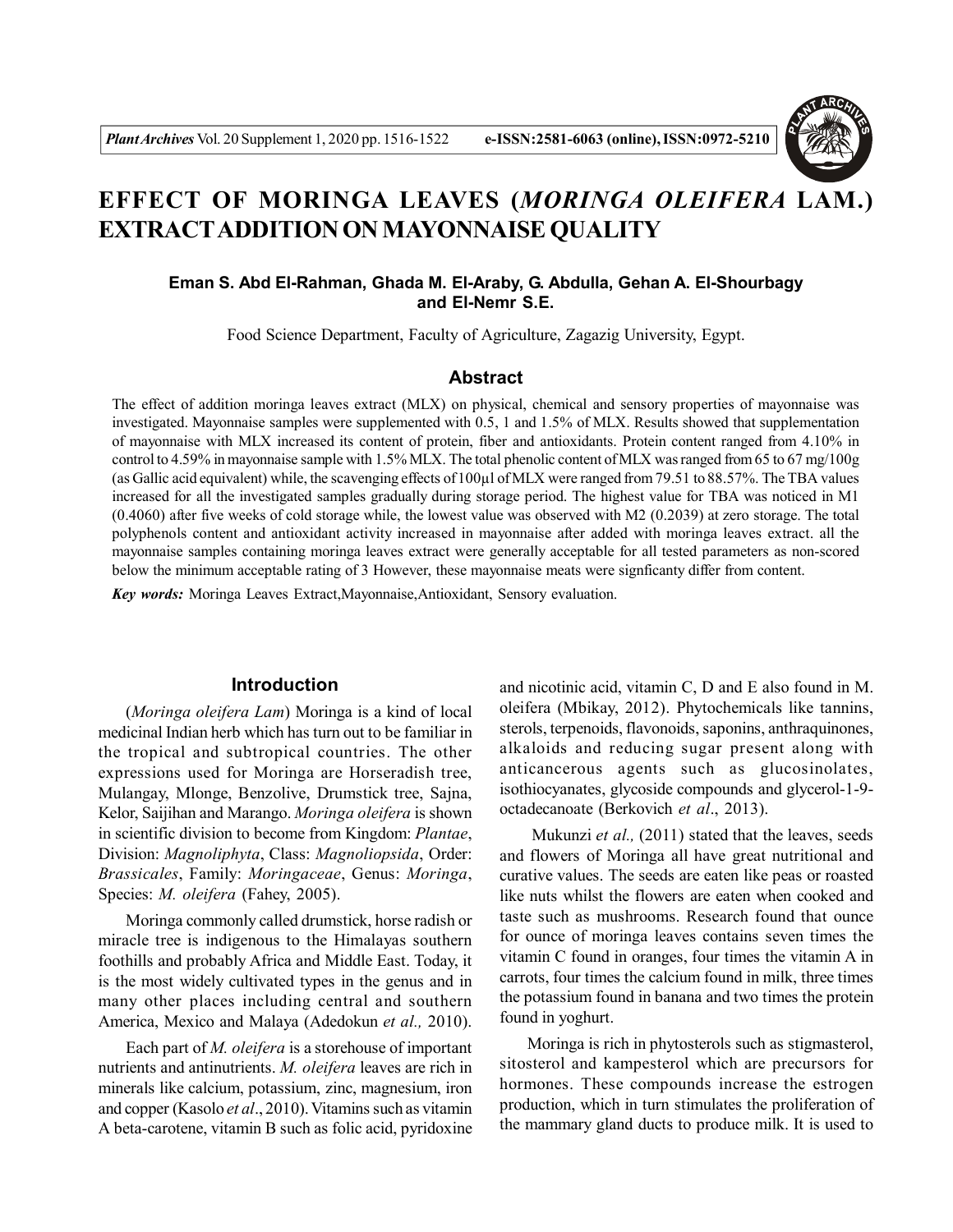treat malnutrition in children younger than 3 years (Mutiara *et al*., 2013).

Moringa is considered one of the most beneficial trees, in the world, as almost each part of the moringa tree can be used for food, medication and industrial purposes (Khalafalla *et al*., 2010).

Moringa leaves have been reported to be a rich source of  $\beta$ -carotene, protein, vitamin C, calcium and potassium and act as a good source of natural antioxidants and thus enhance the shelf-life of fat containing foods due to the presence of diffrent types of antioxidant compounds like ascorbic acid, flavonoids, phenolics and carotinoids (Dillard and German, 2000).

Moringa oleifera consists of anti-inflammatory, antispasmodic, anti-hypertensive, anti-tumor, anti-oxidant, anti-pyretic, anti-ulcer, anti-epileptic, diuretic, reduction of cholesterol, kidney, anti-diabetic, (Sharma *et al.,* 2012) and hepato protective activities (Huang *et al.,* 2012).

These nutrients are used to modify osmotics, activate enzymes, hormones and other organic molecules that increase life process development, function and maintenance (Anjorin *et al.,* 2010).

# **Mayonnaise**

Before the beginning of the 19th century, the term mayonnaise was not used for a dressing. Mayonnaise is one of the most commonly eaten food products in Europe. It was originally France in existence. It was first manufactured commercially in the early 1900s, becoming popular in America from 1917 to 1927 and lately in Japan, where from 1987 to 1990 sales rose by 21 percent. Mayonnaise is relatively resistant to microbial spoilage due to its low pH and elevated fat content. (Depree and savage, 2001).

Mayonnaise is an oil-in-water emulsion including 70- 80% fat. Oil in water emulsions consist of finely dispersed droplets of oil in a continuous phase of water or a dilute aqueous solution. Droplet size range is from less than  $1 \mu$ m to  $20 \mu$ m or more. This emulsion is formed by mixing the eggs, vinegar and spices and then slowly feeding the oil, resulting in a closed-packed foam of oil droplets or coarse emulsion. Dissimilarly, if the aqueous and oil stages are mixed at once the result is a water-in-oil emulsion, which viscosity is similar to the oil from which it was made (Depree and Savage, 2001).

The major role in mayonnaise production is composition ratio of oil phase and the addition of different emulsifier, stabilizer and thickener. Texture depends on oil, the more oil is used then the better texture is produced. Oil has important function in characteristic of rheology. Fat as one of the main ingredients, has positive effect on

the rheological properties and sensory characteristic of final product. High fat intake as associated with increased risk of obesity, some types of cancer, cardiovascular diseases and hypertension. The production of low fat mayonnaise is normally associated with some technical problems such as poor texture, flavour, appearance stability and mouth feel (Amin *et al*., 2014).

Much attention has been concentrate on extracts from herbs and spices which have been utilized traditionally to improve the sensory characteristics and extend the shelflife of foods (Botsoglou *et al*., 2003).

Thus, the aim of this paper is to study the chemical composition of moringa leaves and examine the effect of adding moringa leaves extract to Mayonnaise during Refrigerate Storage on its physical, Chemical and sensorial properties.

# **Materials and Methods**

## **Materials**

Moringa leaves powder (*Moringa oleifera lam*) was obtained from Agricultural Research Center, Giza, Egypt during the autumn season 2016.

Mayonnaise ingredients: Sun ûower oil, fresh egg yolks, freshly squeezed lemon juice, Vinegar (acetic acid) and salt (sodium chloride) were purchased from local super market Zagazig District, Sharkia Governorate, Egypt.

# **Methods**

- 1. Preparation of extracts from moringa leaves: Moringa powder was extracted according to the method of Vongsak *et al*., (2013). About 50g of moringa leaves powder was mixed with 1 L of 70% Ethanol (1:20 W/V) for 72h. at room temperature (28±2°C) with occasional shaking. The mixture was centrifuged at 3000 X g for 10 min at 20°C then, it was filtered through whatman no. 1 filter paper. The ethanolic mixture was concentrated under vacuum at 45°C using a rotary evaporator (Buchi Waterbath B-480 with Buchi Rotavapor R-124, Germany) to obtain the crude extract. The extract was freeze dried by (Vacuum freeze dryer model:FDF 0350, Korea). The extract was stored in an air-tight container at -18°C until use.
- 2. Preparation of mayonnaise: A reference recipe was used throughout the study based on the following formulation: oil (500g), 2 eggs (120g), vinegar (30 g), salt (1g). Mayonnaise samples were prepared using a lab-scale mixer (Bimby TM31, Vorwerk, Wuppertal, Germany) in a two-steps stan- dardized process: eggs, vinegar and salt were preliminary mixed (100 rpm, 3 min) and then oil was slowly added under vigorous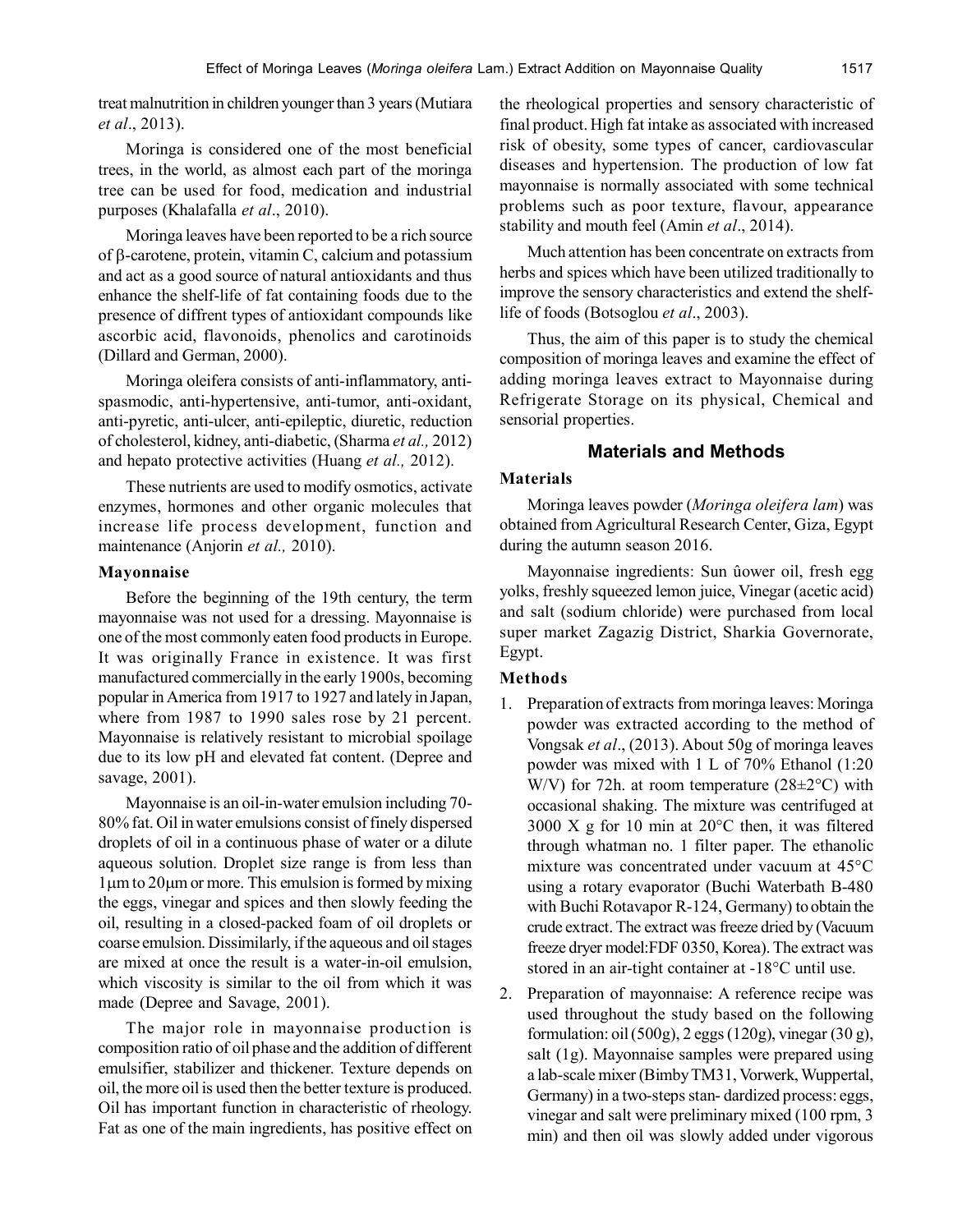# mixing rate (from 3200 rpm up to 6000 rpm in 5 min).

The prepared mayonnaise samples were divided into five samples and the moringa extract was added. Sample (1) was prepared as a control without adding any extract. Sample (2) was prepared by adding 0.01% BHT. The sample (3) was prepared by adding 0.5% moringa extract. A sample (4) was prepared with the addition of 1% moringa extract. A sample (5) was prepared with the addition of 1.5% of the leaves of the Moringa plant. Each sample was well mixed to be homogenous and packaged in sealed glass jars. Samples were stored in the refrigerator (1-4°C) until the analysis was performed.

# **Chemical composition**

Moisture, ash, crude protein, crude lipids, crude fiber and ash of moringa leaves and mayonnaise samples were determined according to the methods recommended by A.O.A.C. (2005), while total carbohydrate content was calculated by difference. All analyses were conducted in central lab for soil, food and feed staff (CLSFF), Faculty of technology and development, Zagazig University.

# **Determination of total phenolic content (TPC)**

The concentration of total phenols was measured by spectrophotometer (Jenway-UV-VIS Spectrophotometer) based on a colorimetric oxidation/reduction reaction, as described by Skerget *et al*., (2005) using Folin-Ciocalteu as oxidizing reagent (A.O.A.C., 2005). To 0.5 ml of diluted extract (10 mg in 10 ml solvent), 205 ml of Folin-Ciocalteu reagent (diluted 10 times with distilled water) and 2 ml of  $Na<sub>2</sub>CO<sub>3</sub>$  (75 g/l) were added. The sample was incubated for 5 min at 50°C then cooled. For the control sample, 0.5 ml of distilled water was used. The absorbance was measured at 760 nm. Quantification of TPC was based on a Gallic acid standard curve generated by preparing 0, 5, 10, 15, 20, 30 ml/l. of Gallic acid equivalent (GAE) and calculated using the following linear equation based on the calibration curve:

 $y = 0.015x + 0.0533$ 

 $R^2 = 0.9966$ 

Where (y) is the absorbance

(x) is the concentration (mg GAE  $g^{-1}$  extract).

R2 = Correlation Coefficient.

### **Determination of antioxidants activity**

Antioxidants activity was determined by DPPH (2.2 diphenyl-1picryl hydrazyle) method, scavenging effect (DPPH method) was adopted to assess antioxidative potential of the moringa extract as follows: The electron donating ability of the obtained extract was measured by bleaching of the purple coloured solution of DPPH

according to the method of Hanato *et al*. (1988). One hundred  $\mu$ l of each extracts (10 mg extract/ 10 ml solvent) was added to 3 ml of 0.1 mM DPPH dissolved in ethyl acetate and ethanol according to the solvent used for extraction. After 30, 60, 90 and 120 min incubation period at room temperature, the absorbance was estimated against a control at 517 nm (Gulcin, 2012). Percentage of antioxidant activity of free radical DPPH was calculated as follows:

Antioxidant activity 
$$
=
$$
  $\frac{A \text{ control} - A \text{ sample}}{A \text{ control}} \times 100$ 

Where: A control is the absorbance of the control reaction. A sample is the absorbance in the presence of plant extract. TBHQ was used as positive control.

### **Determination of thiobarbituric acid number (TBA)**

Thiobarbituric acid value was measured according to the method described by Fernandez *et al*., (2005). About ten grams of sample was blended with 100 ml distilled water for 2 min. The pH of the sample was adjusted to 1.5 by adding few drops of 4N HCl and then transferred to a distillation tube. The mixture was distilled and 50 ml distillate was collected. Five ml of 0.02 M2 thiobarbituric acid in 90% acetic acid (TBA reagent) were added to a vial containing 5 ml of the distillate and mixed well. The vials were capped and heated in a boiling water bath for 30 min to develop the chromogen and cooled to room temperature. The absorbance was measured at 538 nm, against a blank, using JENWAY 6705 UV/VIS spectrophotometer. The TBA numbers were calculated as mg malondialdehyde/ kg sample according to the following equation:

TBA value (/kg) = absorbance at 538 nm  $\times$  7.8

### **Colour determination**

Colour properties of low calorie mayonnaise were performed using Hunter Lab colour analyzer (Hunter Lab Colour Flex EZ, USA) according to Singh *et al.,* (2008). The L value (lightness index scale) ranges from 0 (black) to 100 (white), while a value indicates the redness (+a) or greenness  $(-a)$  and the b value refers to the yellowness  $(+b)$  or blue  $(-b)$ .

#### **Sensory evaluation**

Sensory evaluation of mayonnaise: Sensory evaluation was conducted on the mayonnaise samples after one-day of the storage at room temperature. Initially, panelists were trained in 2 h. sessions prior to evaluation to be familiar with attributes and scaling procedures of mayonnaise samples under study. Sensory characteristics: appearance, colour, odour, texture, taste and overall acceptability were evaluated by 30 trained panelists on 9-point hedonic scale, 1 the least, the lowest, 9 the most,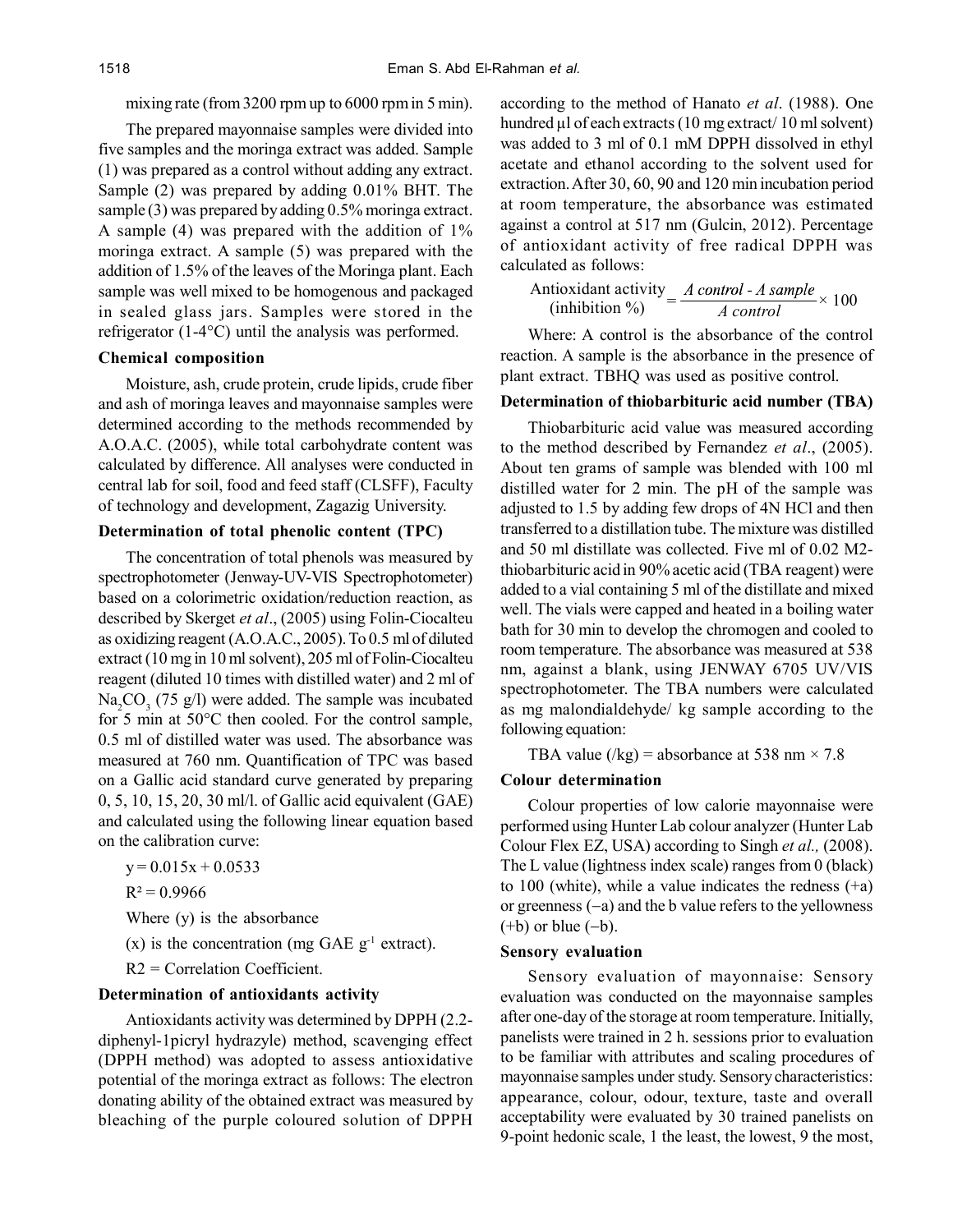|                | Chemical composition of mayonnaise (%) |                              |                            |                           |                            |                           |  |
|----------------|----------------------------------------|------------------------------|----------------------------|---------------------------|----------------------------|---------------------------|--|
| <b>Sample</b>  | Moisture                               | <b>Crude Protein</b>         | <b>Crude Fat</b>           | ASH                       | <b>Crude Fiber</b>         | Carbohydrat               |  |
| M <sub>1</sub> | $44.047^{\circ} \pm 6.083$             | $4.100^{\circ} \pm 9.504$    | $38.510^{d} \pm 0.010$     | $0.231^{d} \pm 1.000$     | $1.331b \pm 1.000$         | $11.792^b \pm 2.646$      |  |
| M <sub>2</sub> | $46.213^{\circ} \pm 0.0153$            | $4.910^a \pm 1.000$          | $33.131^{\circ} \pm 5.508$ | $0.317^{\circ} \pm 1.528$ | $1.211$ ° $\pm$ 1.732      | $14.240^a \pm 2.646$      |  |
| M 3            | $44.531^b \pm 1.000$                   | $3.410^{\circ} \pm 0.010$    | $42.271^{\circ} \pm 1.001$ | $0.171^{\circ} \pm 1.000$ | $1.451^a \pm 1.000$        | $8.180^{\circ} \pm 1.000$ |  |
| M 4            | $42.360^{\text{d}} \pm 5.508$          | $3.930^{\text{d}} \pm 0.036$ | $50.131^b \pm 1.000$       | $0.381^a \pm 1.001$       | $1.120^{d} \pm 5.292$      | $2.110^{d} \pm 1.000$     |  |
| M 5            | $41.910^{\circ} \pm 0.0100$            | $4.596^b \pm 0.015$          | $51.331^a \pm 1.000$       | $0.319^b \pm 5.292$       | $1.010^{\circ} \pm 0.0100$ | $0.851^{\circ} \pm 1.528$ |  |
| Moringa leaves | $5.90^{\circ} \pm 0.01$                | $22.16^a \pm 0.01$           | $10.70^a \pm 0.06$         | $11.77^{\circ} \pm 0.01$  | $9.91a \pm 0.01$           | $39.56^a \pm 0.03$        |  |

**Table 1:** Chemical composition of mayonnaise and moringa leaves

\*The results are presented as the mean value  $\pm$  SE. Values expressed with different treatments are significantly different at P<0.05. M 1: control (Mayonnaise free of moringa leaves extract) - M 2: Mayonnaise containing 0.01% BHT - M 3: Mayonnaise containing 0.5% moringa leaves extract - M 4: Mayonnaise containing 1% moringa leaves extract - M 5: Mayonnaise containing 1.5% moringa leaves extract.

the highest. All mayonnaise samples were coded with three-digit random numbers and presented to panelists on a tray in individual booths. Orders of serving were completely randomized. Water was provided between samples to cleanse the palate (Worrasinchai *et al*., 2006 and Yazici and Akgun, 2004).

### **Statistical analysis**

The results were reported as mean  $\pm$  standard deviation (SD)  $(n = 3)$  and were statistically investigated using one-way analysis of variance (ANOVA) with Duncan by SPSS for Windows 16.0. A statistical probability (p value) less than 0.05 indicated a statistically significant difference between groups (Steel and Torrie, 1980).

### **Results and Discussion**

# **Chemical composition of mayonnaise samples and moringa leaves**

The chemical composition of mayonnaise samples is presented in table 1. The moisture content of mayonnaise samples ranged between 41.910 and 44.047%. From the results it was noticed that, moisture content was decreased with the addition of moringa leaves extract. Protein content also was increased in mayonnaise samples fortified with MLX, it was ranged between 4.100% in control sample to 4.596% in M5 (mayonnaise



**Fig. 1:** Changes in TBA (mg malonaldehyde/kg) of mayonnaise during cold storage.

with 1.5% MLX). Table 1, showed also that there is a gradual increase in ash and crude fiber content with the addition of MLX. These results are consistent with the findings of (Gaikwad *et al.,* 2017).

The chemical composition of moringa leaves is tabulated in table 1. From the results it could be noticed that the moisture, protein, fat, ash and fiber content was 5.99, 22.16, 10.70, 11.77 and 9.91%, respectively. These results are consistent with the findings of Satwase *et al.,* (2013), Mansour (2017) and Offor *et al.,* (2014).

## **Total phenolic compounds in moringa leaves (TPC)**

Phenolic compounds and flavonoids are very important constituents due to antioxidant activity. Moringa leaves regarded as a promising rich source of phenolic compounds. The Polyphenols content of moringa leaves extract was determined. The total phenolic content was ranged from 65 to 67 mg/100g (as Gallic acid equivalent). This result is in agreement with those reported by Mansour (2017) who found total polyphenol content (65.5 mg/100g) was recorded for the oven dried samples at 70°C and Singh and Prasad (2013), found that the total polyphenol content of moringa leaves ranged from 23.57 to 155.15 mg/100g depending on the drying temperature, particle size and blanching process. El-Masry *et al.,* (2013) reported that total polyphenol contents were reduced as a result of drying process in comparison with fresh samples.

#### **Antioxidant activity of moringa leaves extract**

Table 2, showed that the antioxidants activity of moringa leaves extract. The antioxidants activity determind by DPPH of moringa leaves powder was ranged from 79.51 to 88.57% (zero time to 120 min.).

**Table 2:** Antioxidant activity of moringa leaves extract.

|                | <b>DPPH</b> method (time, min) |                                    |    |    |     |  |
|----------------|--------------------------------|------------------------------------|----|----|-----|--|
| <b>Sample</b>  | zero                           | 30                                 | 60 | 90 | 120 |  |
| Moringa        |                                | 79.51% 87.10% 87.95% 88.33% 88.57% |    |    |     |  |
| leaves extract |                                |                                    |    |    |     |  |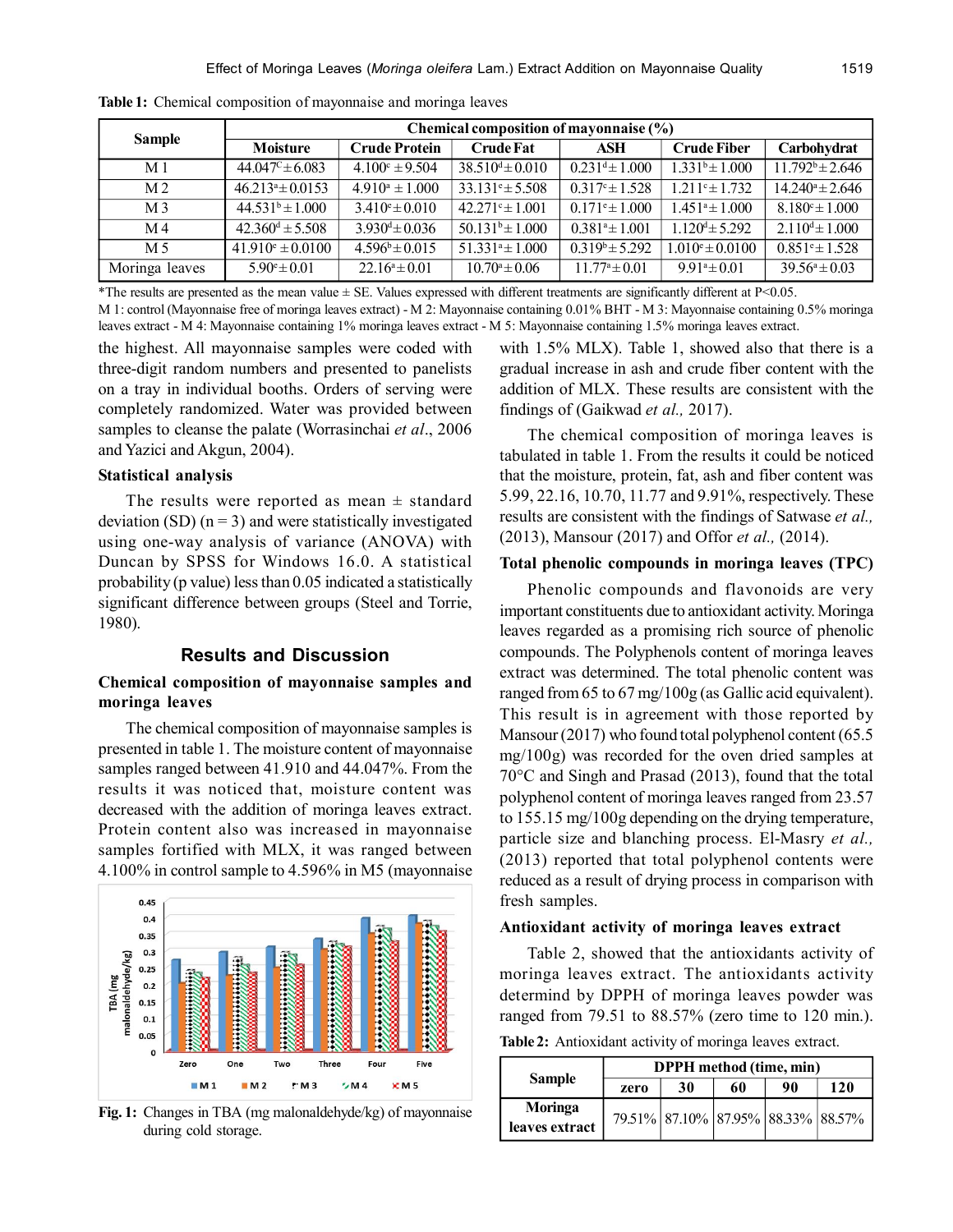|                | TBA (mg malonaldehyde/kg)  |                               |                            |                            |                            |                            |  |
|----------------|----------------------------|-------------------------------|----------------------------|----------------------------|----------------------------|----------------------------|--|
| <b>Sample</b>  | <b>Storage time (Weak)</b> |                               |                            |                            |                            |                            |  |
|                | 0                          |                               |                            |                            |                            |                            |  |
| M 1            | $0.273^a \pm 7.071$        | $0.2957^{\circ}$ ± 9.899      | $0.3170^a \pm 7.071$       | $0.3353^a \pm 1.414$       | $0.3929^{\circ} \pm 6.930$ | $0.4060^{\circ} \pm 4.950$ |  |
| M <sub>2</sub> | $0.2039^{\circ} \pm 1.555$ | $0.2251$ <sup>e</sup> ± 1.555 | $0.2448^{\circ} \pm 6.788$ | $0.3043^{\circ} \pm 1.414$ | $0.3520^{d} \pm 1.414$     | $0.3823^{bc} \pm 1.414$    |  |
| M <sub>3</sub> | $0.2424^b \pm 8.485$       | $0.2814^{b} \pm 8.485$        | $0.2957^b \pm 9.899$       | $0.3277^b \pm 7.071$       | $0.3732^b \pm 1.697$       | $0.3850^{\circ} \pm 7.071$ |  |
| $\bf M$ 4      | $0.233^{\circ} \pm 1.414$  | $0.2567^{\circ} \pm 9.899$    | $0.2883^b \pm 4.243$       | $0.3197^{\circ} \pm 1.414$ | $0.3673^b \pm 9.899$       | $0.3743^{\circ} \pm 1.414$ |  |
| M 5            | $0.2177^{d} \pm 9.899$     | $0.2335^{d} \pm 7.071$        | $0.2567^{\circ} \pm 9.899$ | $0.3125d + 7.071$          | $0.3273^{d} \pm 4.243$     | $0.3584^{d} \pm 6.364$     |  |

**Table 3:** Changes in TBA (mg malonaldehyde/kg) of mayonnaise during cold storage

these result is agreement with that reported by Mansour (2017) who found that dried moringa leaves powder was 92.46%. Pakade *et al.,* (2013) found that the antioxidants activity of moringa was in the range from 59.8 to 40.4%. In view of the above, Moringa leaves can be considered a good source of natural antioxidants.

# **Changes in (TBA) Thio barbituric Acid of mayonnaise during cold storage**

Data in table 3, showed that TBA values of the mayonnaise samples M (1:5) showed no great differences between all prepared samples at zero time. Also, from the previous results, it could be observed that the higher value TBA was M1 (0.4060) at storage 5 week. While, other values range from 0.2039 to 0.3850.

The TBA values increased from  $0.551 \pm 0.02$  to 1.284±0.05, 0.744±0.02, 0.962±0.01, 0.915±0.01 and 0.775±0.07 mg malonaldehyde/Kg oil for the control and samples treated with BHA (200  $\mu$ g/g), SEE (100  $\mu$ g/g), SEE (200  $\mu$ g/g) and SEE (400  $\mu$ g/g), respectively, by the end of the storage period. the lowest TBA values were recorded in mayonnaise samples treated with sage ethanolic extract (400 μg/g) (Rasmy *et al.*, 2012).

Abu-Salem and Abou-Arab, (2008) reported that rhe numbers of TBA after 20 weeks were 0.56 and 0.65 (mg malonaldehyde/kg) in unpasteurized mayonnaise made from ostrich eggs and chicken eggs, respectively. A significant ( $P < 0.05$ ) decrease in TBA was detected at every storage period due to pasteurization compared

| Sample         |                  | $L^*$                 | $a^*$                  | h*                    |
|----------------|------------------|-----------------------|------------------------|-----------------------|
| $M1$           | <b>Zero time</b> | $86.723$ <sup>a</sup> | $-1.733^a$             | 13.893 <sup>g</sup>   |
|                | After 15 days    | 87.927a               | $-2.133^{bc}$          | 14.347 <sup>f</sup>   |
| M <sub>2</sub> | 0                | 88.277 <sup>a</sup>   | $-2.206cd$             | 15.083 <sup>e</sup>   |
|                | 15               | 88.167 <sup>a</sup>   | $-1.980b$              | 15.573 <sup>d</sup>   |
| M <sub>3</sub> | 0                | $86.307$ <sup>a</sup> | $-2.250cd$             | 15.600 <sup>d</sup>   |
|                | 15               | 85.277 <sup>a</sup>   | $-2.200cd$             | $15.197$ <sup>e</sup> |
| M4             | 0                | 72.543 <sup>b</sup>   | $-2.350^{\text{de}}$   | 16.200c               |
|                | 15               | 82.927ab              | $-2.350$ <sup>de</sup> | $16.140^{\circ}$      |
| M 5            | 0                | $83.073^{ab}$         | $-2.516^{\circ}$       | 17.197a               |
|                | 15               | 81.110 <sup>ab</sup>  | $-2.500^{\circ}$       | 16.667 <sup>b</sup>   |

**Table 4:** Color evaluation of mayonnaise.



with unpasteurized mayonnaise manufactured either from ostrich or chicken eggs. TBA in pasteurized mayonnaise made from ostrich eggs was 0.49 mg/kg and from chicken eggs was 0.60 mg/kg after storage for 20 weeks. Results also indicated that mayonnaise from ostrich eggs contained a lower TBA value than that detected in mayonnaise made from chicken eggs. The TBA test determines the amount of malonaldehyde, a major secondary byproduct of lipid oxidation in a sample (Botsoglou *et al.,* 1994).

### **Color evaluation of mayonnaise**

Color analysis of food product is an important parameter defining consumer's choice and acceptability and controlling the first impression of the food product. All treatments with moringa leaves extract significantly affected the lightness  $(L^*)$ , redness  $(a^*)$  and yellowness (b\*) of mayonnaise color (Table 4). The L\* value decreased with the increase in the levels of moringa leaves extract in M3 (zero time and after 15 dayes), M4 (zero time) and M5 (zero time and after 15 dayes) and increase in M2 (zero time and after 15 dayes) and M4 (zero time) compared to control M1. The change in a\* value, which indicates the redness was no great differences between all prepared samples with added moringa leaves extract Whether it is zero time or after 15 days. The change in b\* value, which indicates the yellowness, gradually increased with the increase in moringa leaves extract.

# **Changes in total phenolic compounds and antioxidant activity of mayonnaise**

The polyphenols content of mayonnaise was presented in (Table 5). The total polyphenol content in M1 was 45 mg/100g. Polyphenols content were increase with the addition of moringa leaves extract where M2, **Table 5:** Changes in total phenolic compounds and antioxidant activity of mayonnaise.

|                | Polyphenols content (mg/100g) | <b>DPPH</b>      |
|----------------|-------------------------------|------------------|
| M <sub>1</sub> | $45 \pm 0.023$                | $29.8 \pm 0.033$ |
| M <sub>2</sub> | $81.4 \pm 0.01$               | $60.4 \pm 0.017$ |
| M <sub>3</sub> | $87.9 \pm 0.03$               | $68.7 \pm 0.054$ |
| M 4            | $90.4 \pm 0.056$              | $70.2 \pm 0.023$ |
| M 5            | $97.8 \pm 0.049$              | $78.9 \pm 0.041$ |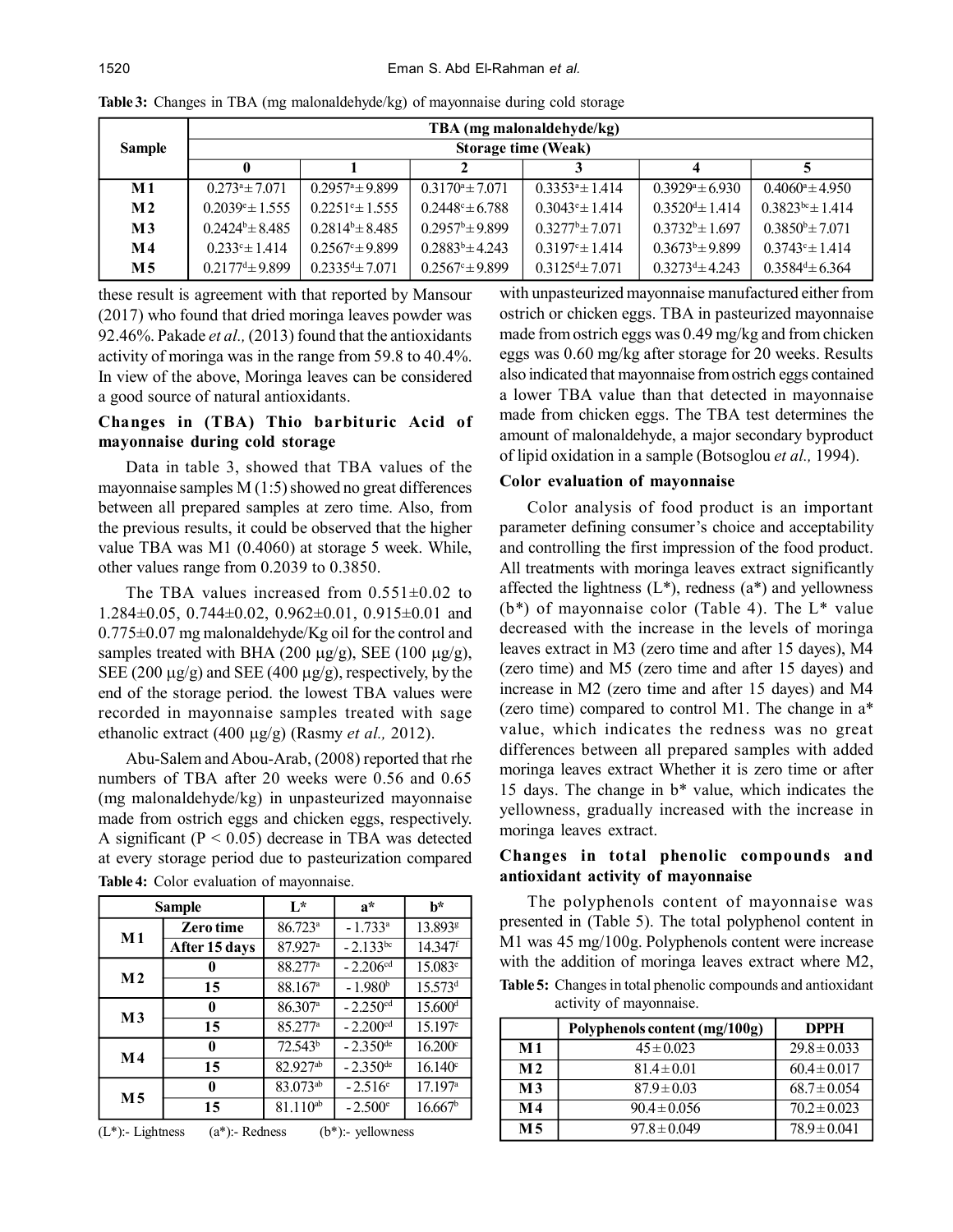| Mayonnaise     | <b>Sensory evaluation</b>   |                           |                               |                                      |                               |  |
|----------------|-----------------------------|---------------------------|-------------------------------|--------------------------------------|-------------------------------|--|
| samples        | Color                       | Appearance                | <b>Flavor</b>                 | <b>Texture</b>                       | Taste                         |  |
| M1             | $8.4667^{\circ} \pm 0.8338$ | $8.3333^a \pm 0.6172$     | $8.2000^a \pm 0.9411$         | $8.2000^a \pm 0.6761$                | $8.3333^a \pm 0.7237$         |  |
| M <sub>2</sub> | $8.1333^{ab} \pm 0.7432$    | $7.9333 \pm 0.9612$       | $7.2667^{\circ}$ ± 1.1629     | $7.5333$ <sup>abc</sup> $\pm$ 1.1872 | $7.4667^{\circ}$ $\pm$ 1.1255 |  |
| M <sub>3</sub> | $7.7333^{bc} \pm 1.0998$    | $7.7333^{ab} \pm 0.9612$  | $7.0667^{\circ}$ ± 1.7512     | $7.9333^{ab} \pm 1.3345$             | $7.5333^{ab} \pm 1.2459$      |  |
| M 4            | $7.6667bc \pm 0.6172$       | $7.2667^{\circ}$ ± 0.8837 | $7.1333^{\circ}$ $\pm$ 1.1872 | $7.3333^{bc} \pm 0.8997$             | $7.2667^{\circ}$ ± 1.3870     |  |
| M 5            | $7.4000 \pm 1.4041$         | $7.2000^{\circ}$ ± 1.5213 | $6.8667^{\circ}$ ± 1.4573     | $6.9333 \pm 1.0998$                  | $6.9667^{\circ}$ ± 1.6308     |  |

**Table 6:** Sensory evaluation of mayonnaise.

M3, M4 and M5 were 81.4, 87.9, 90.4 and 97.8 mg/100g, respectively.

Also table 5, showed that the antioxidants activity of mayonnaise. The antioxidants activity was 29.8, 60.4, 68.7, 70.2 and 78.9 in M1, M2, M3, M4 and M5, respectively.

Polyphenols and antioxidants are increased by increasing addition of moringa leaves.

#### **Sensory evaluation of mayonnaise**

Results of sensory evaluation indicated that all Data in table 6, showed the sensory evaluation. The results of sensory tasting showed that the taste was acceptable with good score for all mayonnaise samples and they were less score in M5. Flavor score was found to be the highest in M1 compared to other studied mayonnaise samples, while M5 was of worst score and M2, M3 and M4 were approximated score. The highest color score was for M1 then M2, followed by M3, meanwhile the M4 and M5 showed a relative low score. However, all the investigated samples (including the control) realized good color scores. About texture, M1 was found to be of highest texture score, while M5 was of lowest score. Mayonnaise containing increase moringa leaves extract give less score of the sensory evaluation.

Rasmy *et al.,* (2012) showed that the consistency, color and odor of mayonnaise samples treated either with BHA or sage ethanolic extract at different concentrations did not differ significantly comparing with the control ones (P#0.05) during storage for four months. However, mayonnaise samples containing  $400 \mu g/g$  of sage ethanolic extract recorded significant higher scores in color and odor (7.25, 7.00, 7.25 and 7.00, respectively, P#0.05) during the third and fourth month of storage than that of the control ones. In addition, samples containing s age ethanolic extract (400  $\mu$ g/g) recorded significant higher scores (7.00, 6.75, 7.00, 6.75, 7.75, 7.50, 7.00 and 6.75, P#0.05) in taste and overall acceptability, respectively, compared to the control samples during the storage period. Mayonnaise samples containing 400  $\mu$ g/g of sage ethanolic extract were superior in taste and overall acceptability compared to the control ones and also were equivalent to the samples containing BHA (200  $\mu$ g/g) during the storage period.

# **Conclusion**

This investigation shows the potential value of moringa leaves extract as a good natural source of nutritive components, total phenolic compounds and antioxidants, such as phenolic compounds. Based on its total phenolic compounds and antioxidant, moringa leaves extract could be very suitable as a natural additive or substituted material in the production of many foodstuffs. The information obtained in the present investigation is useful for characterizing moringa leaves extract and for the industrial utilization in mayonnaise. The addition of different concentration of moringa leaves extract improved the quality criteria of mayonnaise and increased the values of total phenolic compound, antioxidant activity and of mayonnaise after added moringa leaves extract. Notice the increase of TBA of mayonnaise during cold storage.

### **References**

- A.O.A.C. (2005). Offical Methods of Analysis, Association of Official Analytical Chemists. Food Compositition, additives natural contaminants. Adrich RC (ed.)  $(2)$  15<sup>th</sup> Ed. Association of Official Analytical Chemist Inc. USA.
- Abu-Salem, F.M. and A.A. Abou-Arab (2008). Chemical, microbiological and sensory mayonnaise prepared from ostrich eggs. *Grasas Y Aceite S.*, **59(4):** 352-360.
- Adedokun, M.O., A.O. Oladoye, A.T. Olawumi and K.I. Laminou (2010). Economic contribution of *Moringa oleifera (Lam)* plantation of rural in Monoidi Local Government Area of Niger Republic. *Obeche J*., **28(2):** 142-146.
- Amin, M., A. Elbeltegy, M. Mustafa and A. Khalil (2014). Development of low fat mayonnaise containing different types and levels of hydrocolloids gum. *J. Agrolimentary Process and Technol*., **20(1):** 54-63.
- Anjorin, T.S., P. Ikokoh and S. Okolo (2010). Mineral composition of Moringa oleifera leaves, pods and seeds from two regions in Abuja, Nigeria. *Int. J. Agric. Biol*., **12:** 431-434.
- Berkovich, L., G. Earon, I. Ron, A. Rimmon, A. Vexler and S. Lev-Ari (2013). Moringa oleifera aqueous leaf extract downregulates nuclear factor-kappaB and increases cytotoxic effect of chemotherapy in pancreatic cancer cells, BMC Complement. *Altern. Med.*, **13:** 212-219.
- Botsoglou, N.A., D.J. Fletovris, G.E. Papageorgiou, V.N. Vassilopoulos, A.J. Mantis and A. Trakatellis (1994). Rapid,